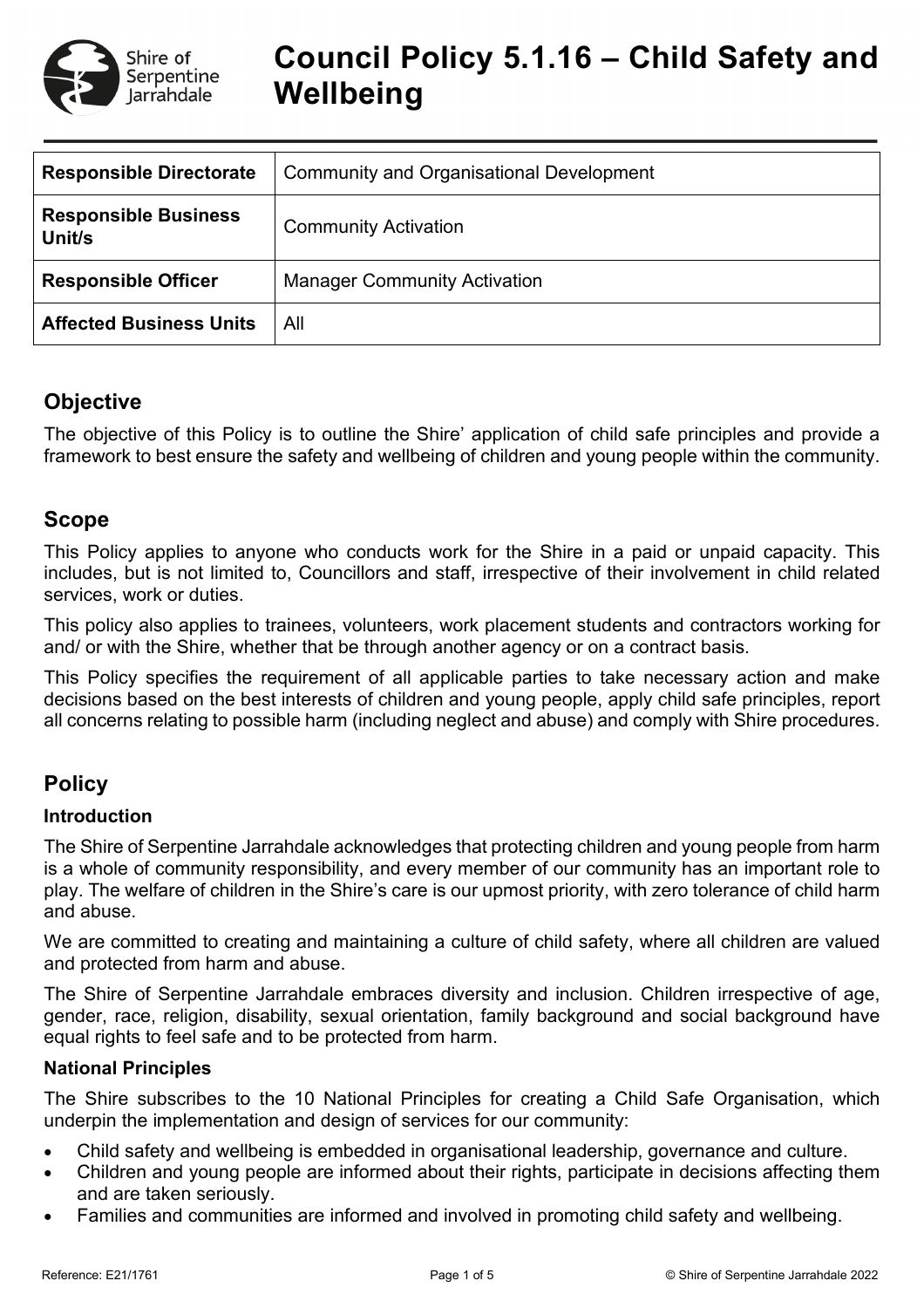

- Equity is upheld and diverse needs respected in policy and practice.
- People working with children and young people are suitable and supported to reflect child safety and wellbeing values in practice.
- Processes to respond to complaints and concerns are child focused.
- Staff and volunteers are equipped with the knowledge, skills and awareness to keep children and young people safe through ongoing education and training.
- Physical and online environments promote safety and wellbeing while minimising the opportunity for children and young people to be harmed.
- Implementation of the national child safe principles is regularly reviewed and improved.
- Policies and procedures document how the organisation is safe for children and young people.

### **Working with Children Checks**

All Councillors, Staff and Volunteers who engage in child related work as defined within the *Working with Children (Criminal Record Checking) Act 2004* and who are eligible to obtain one under this Act are required to obtain and maintain a Working with Children Check (WWCC).

The Shire will reimburse renewal costs for WWCC for staff and volunteers that are required by law to have a Working with Children Check to fulfil their official duties.

### **National Redress Scheme**

The Shire acknowledges and supports survivors of child sexual abuse within the Western Australian community. The National Redress Scheme offers survivors of institutional child sexual abuse access to redress, counselling and support.

The Shire has joined the National Redress Scheme as a participating state government institution within the State Governments amended declaration of participation.

#### **Categories of Abuse**

The Department of Communities; Child Protection and Family Support sets out four categories of abuse which may occur as single events or ongoing events. A child may suffer abuse in the form of one category or across a number of categories:

#### Physical Abuse:

Occurs when a child is severely and/or persistently hurt or injured by an adult or a child's caregiver. It may also be the result of putting a child at risk of being injured. This includes but is not limited to, hitting, shaking, punching, burning and scalding, excessive punishment or discipline, attempted suffocation, shaking a baby.

#### Sexual Abuse:

Occurs when a child is exposed to, or involved in, sexual activity that is inappropriate to the child's age and development level. It includes circumstances where the child has less power than another person involved, is exploited or where the child has been bribed, threatened, or coerced. It also includes situations where there is a significant difference between the developmental or maturity level of the child and another person involved. Examples include but are not limited to; letting a child watch or read pornography, allowing a child to watch sexual acts, fondling the child's genitals, having oral sex with a child, vaginal or anal penetration, using the internet to find a child for sexual exploitation, grooming behaviour.

### Emotional Abuse (includes Psychological Abuse):

Occurs when an adult harms a child's development by repeatedly treating and speaking to a child in ways that damage the child's ability to feel and express their feelings. Can occur by repeatedly treating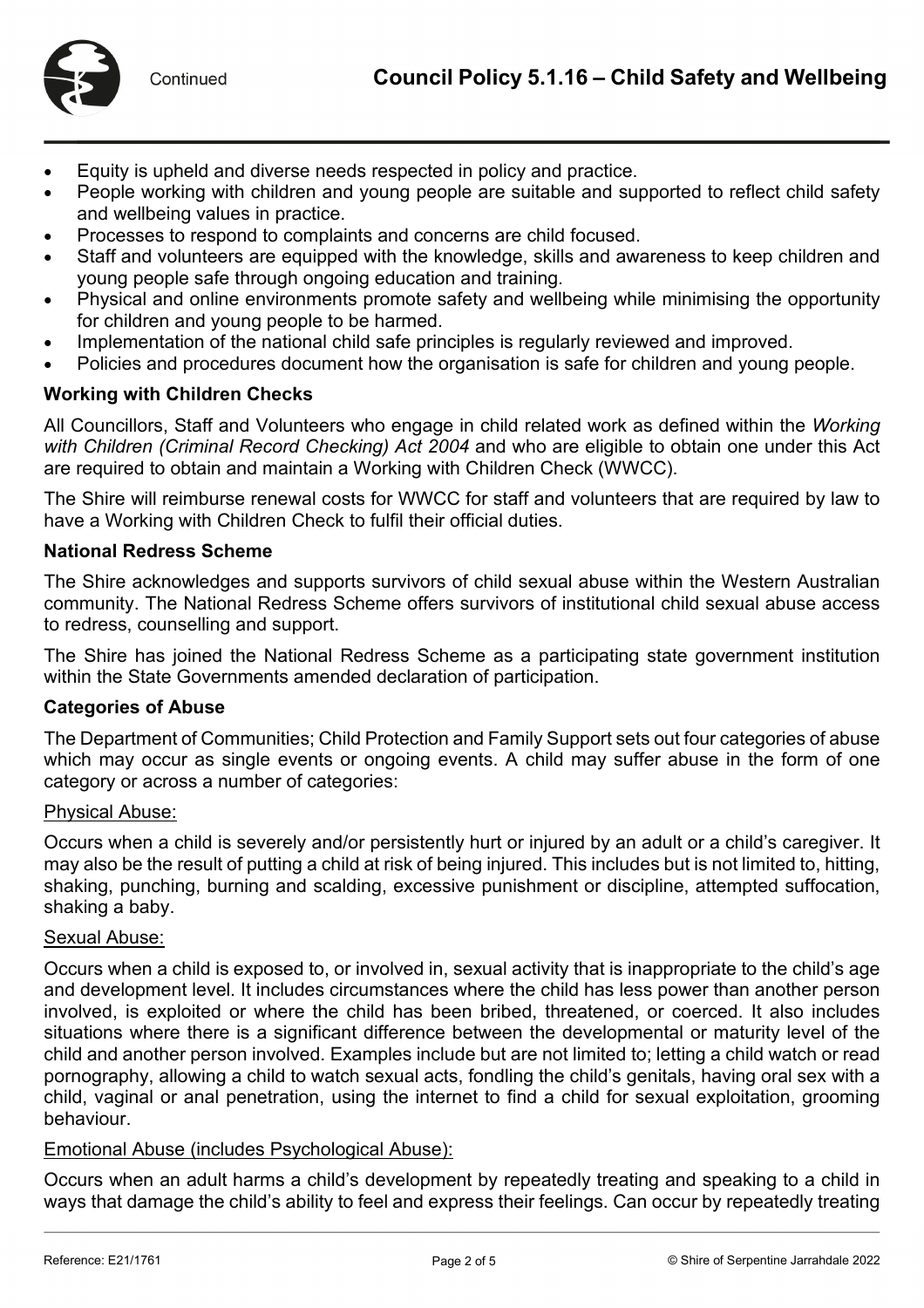

and speaking to a child in ways that damage the child's perceptions, memory, self-esteem, moral development and intelligence and includes behaviours such as isolating, discrediting, and disregarding. This includes but is not limited to; constantly putting the child down, humiliating or shaming the child, not showing love, support or guidance, continually ignoring or neglecting the child, exposing the child to family and domestic violence, threatening abuse or bullying the child, threats to harm loved ones, property or pets or encouraging the child to act inappropriately.

#### Neglect:

When children do not receive adequate food or shelter, medical treatment, supervision, care or nurture to such an extent that their development is damaged or they are injured. Neglect may be acute, episodic or chronic. This includes but is not limited to; leaving a child alone without appropriate supervision, not ensuring the child attends school, or not enrolling the child at school, infection because of poor hygiene or lack of medication, not giving a child affection or emotional support, not getting medical help when required.

### **Responding to Suspicions of Abuse**

All parties to this Policy have a responsibility to respond to and report any suspicions, allegations of abuse and/or misconduct involving a child or young person.

When responding to a child who has disclosed allegations of harm or abuse it is important to demonstrate they are believed and that you will seek help. It's important that the person who received the disclosure keeps the person up to date with information relating to their complaint.

All adults who have a reasonable belief and/or evidence that an individual has committed an abusive offence against a child, have an obligation to report that information. Allegations of significant abuse towards a child, particularly child sexual abuse must be directed to the WA Police on 131 444.

If a child is in immediate danger then contact the WA Police on 000 immediately.

Concerns for a child's wellbeing can be made to the Department of Communities, Child Protection Central Intake Team.

The Shire of Serpentine Jarrahdale has avenues available for the public to provide feedback on the behaviours and standards of service provided by Councillors, employees and contractors, as outlined in the Customer Service Charter. Any concerns that are identified regarding interactions with children may be reported in this manner, however this does not negate the responsibility to report information to police where there is a reasonable belief that a crime has occurred.

Misconduct involving a child under the age of 18 and a Shire of Serpentine Jarrahdale Councillor, employee, contractor or volunteer must be reported to the organisation immediately.

Reportable conduct includes:

- A sexual offence or sexual misconduct against, with or in the presence of a child;
- Physical assault committed against, with, or in the presence of a child;
- Significant neglect of a child;
- Any behaviour that causes significant emotional or psychological harm to a child.

Any incident or suspected incident of harm or abuse involving a child or young person is to be documented. Some responses and reports will be required to consider the privacy and confidentiality of one or more parties.

Misconduct involving a Shire's employee, contractor or volunteer and a child under the age of 18 must be reported to the Chief Executive Officer or the People and Culture team immediately.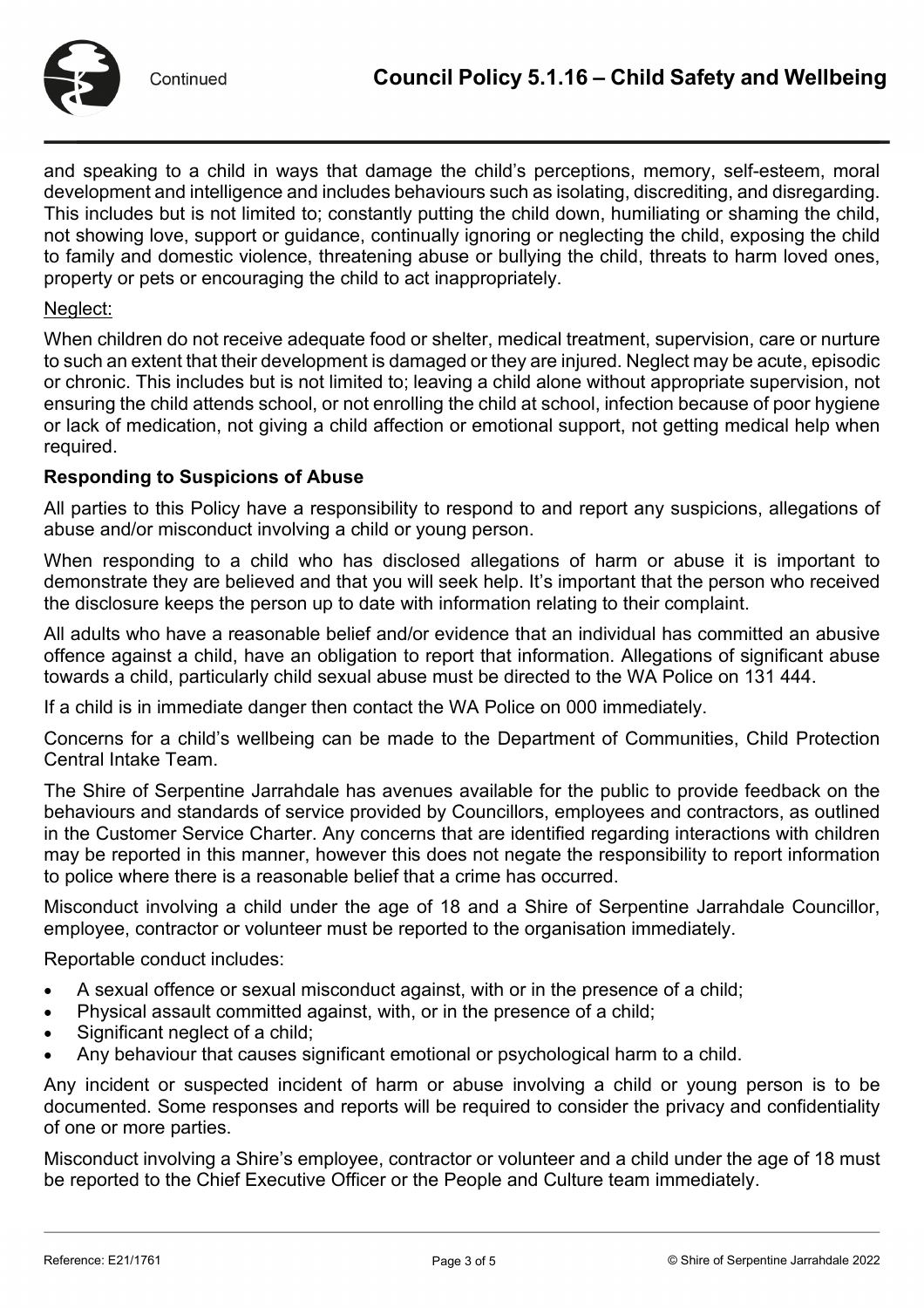

# **Definitions**

**Child:** A person who is under the age of 18.

**Child Abuse:** Child protection legislation defines child abuse as behaviour or action that causes a child significant harm or is likely to cause significant harm.

**Child Safe Organisation:** In the context of the Child Safe Standards, a child safe organisation is one that meets the Child Safe Standards by proactively taking measures to protect children from abuse.

**Child related work:** Is as defined in the Working with Children legislation. "Work" is child-related work if the usual duties of the work involve, or are likely to involve, contact with a child in connection with at least one of the categories of child-related work, unless an exemption applies.

**Reasonable Belief:** A reasonable belief or a belief on reasonable grounds is not the same as having proof but is more than a mere rumour or speculation. A 'reasonable belief' is formed if a reasonable person in the same position would have formed the belief on the same grounds. For example, a 'reasonable belief' might be formed if:

- A child states that they have been physically or sexually abused;
- A child states that they know someone who has been physically or sexually abused (sometimes the child may be talking about themselves);
- Someone who knows a child states that the child has been physically or sexually abused;
- Professional observations of the child's behaviour or development leads a professional to form a belief that the child has been physically or sexually abused or is likely to be abused;
- Signs of abuse lead to a belief that the child has been physically or sexually abused;
- A report has been made of a sexual relationship with a child under 16.

# **Relevant Policies/Council Documents**

- Shire of Serpentine Jarrahdale Customer Service Charter
- Shire of Serpentine Jarrahdale Code of Conduct for Councillors, Committee Members and candidates
- Shire of Serpentine Jarrahdale Employee Code of Conduct
- Shire of Serpentine Jarrahdale Business Operating Procedure Community Child Safety and **Wellbeing**

# **Legislation/Local Law Requirements**

- *[Children and Community Services Act 2004](https://www.legislation.wa.gov.au/legislation/prod/filestore.nsf/FileURL/mrcmp_28384.pdf/$FILE/Children%20and%20Community%20Services%20Act%202004%20Compare%20%5B04-b0-05%5D%20-%20%5B04-c0-01%5D.pdf?OpenElement)* (WA) section 240
- *Equal [Opportunity Act 1984](https://www.legislation.wa.gov.au/legislation/prod/filestore.nsf/FileURL/mrdoc_41630.pdf/$FILE/Equal%20Opportunity%20Act%201984%20-%20%5B07-f0-02%5D.pdf?OpenElement)* (WA)
- *[Public Sector Management Act 1994](https://www.legislation.wa.gov.au/legislation/prod/filestore.nsf/FileURL/mrdoc_42342.pdf/$FILE/Public%20Sector%20Management%20Act%201994%20-%20%5B12-f0-02%5D.pdf?OpenElement)* (WA)
- *[Public Interest Disclosure Act 2003](https://www.legislation.wa.gov.au/legislation/prod/filestore.nsf/FileURL/mrdoc_29657.pdf/$FILE/Public%20Interest%20Disclosure%20Act%202003%20-%20%5B02-e0-01%5D.pdf?OpenElement)* (WA)
- *[Restraining Orders Act 1997](https://www.legislation.wa.gov.au/legislation/prod/filestore.nsf/FileURL/mrdoc_42679.pdf/$FILE/Restraining%20Orders%20Act%201997%20-%20%5B05-d0-00%5D.pdf?OpenElement)* (WA)
- *[Restraining Orders and Related Legislation Amendment \(Family Violence\) Act](https://www.legislation.wa.gov.au/legislation/prod/filestore.nsf/FileURL/mrdoc_29387.pdf/$FILE/Restraining%20Orders%20and%20Related%20Legislation%20Amendment%20(Family%20Violence)%20Act%202016%20-%20%5B00-00-00%5D.pdf?OpenElement) 2016*
- *[State Records Act 2000](https://www.legislation.wa.gov.au/legislation/prod/filestore.nsf/FileURL/mrdoc_29661.pdf/$FILE/State%20Records%20Act%202000%20-%20%5B01-f0-02%5D.pdf?OpenElement)* (WA)
- *[Working with Children \(Criminal Record Checking\) Act 2004](https://www.legislation.wa.gov.au/legislation/prod/filestore.nsf/FileURL/mrdoc_41871.pdf/$FILE/Working%20with%20Children%20(Criminal%20Record%20Checking)%20Act%202004%20-%20%5B03-j0-01%5D.pdf?OpenElement)* (WA)
- *[Working with Children \(Criminal Record Checking\) Regulations 2005](https://www.legislation.wa.gov.au/legislation/prod/filestore.nsf/FileURL/mrdoc_42126.pdf/$FILE/Working%20with%20Children%20(Criminal%20Record%20Checking)%20Regulations%202005%20-%20%5B04-c0-00%5D.pdf?OpenElement)* (WA)